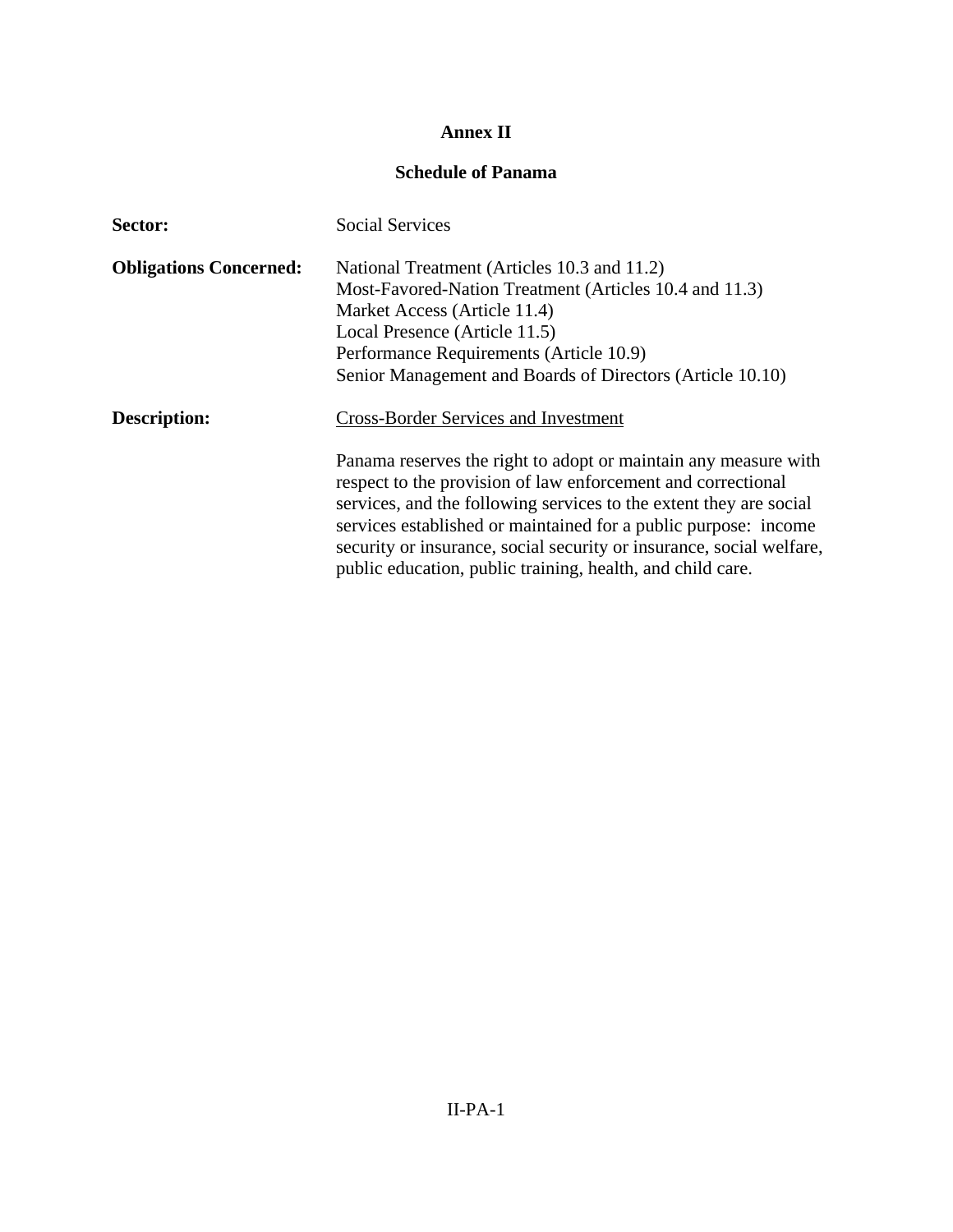| Sector:                       | <b>Native Populations and Minorities</b>                                                                                                                                                                                                                                                         |
|-------------------------------|--------------------------------------------------------------------------------------------------------------------------------------------------------------------------------------------------------------------------------------------------------------------------------------------------|
| <b>Obligations Concerned:</b> | National Treatment (Articles 10.3 and 11.2)<br>Most-Favored-Nation Treatment (Articles 10.4 and 11.3)                                                                                                                                                                                            |
|                               | Local Presence (Article 11.5)                                                                                                                                                                                                                                                                    |
|                               | Performance Requirements (Article 10.9)                                                                                                                                                                                                                                                          |
|                               | Senior Management and Boards of Directors (Article 10.10)                                                                                                                                                                                                                                        |
| Description:                  | <b>Cross-Border Services and Investment</b>                                                                                                                                                                                                                                                      |
|                               | Panama reserves the right to adopt or maintain any measure<br>denying to foreign investors and their investments or to foreign<br>service suppliers any right or preference granted to minorities with<br>social or economic disadvantages and native populations in their<br>reservation areas. |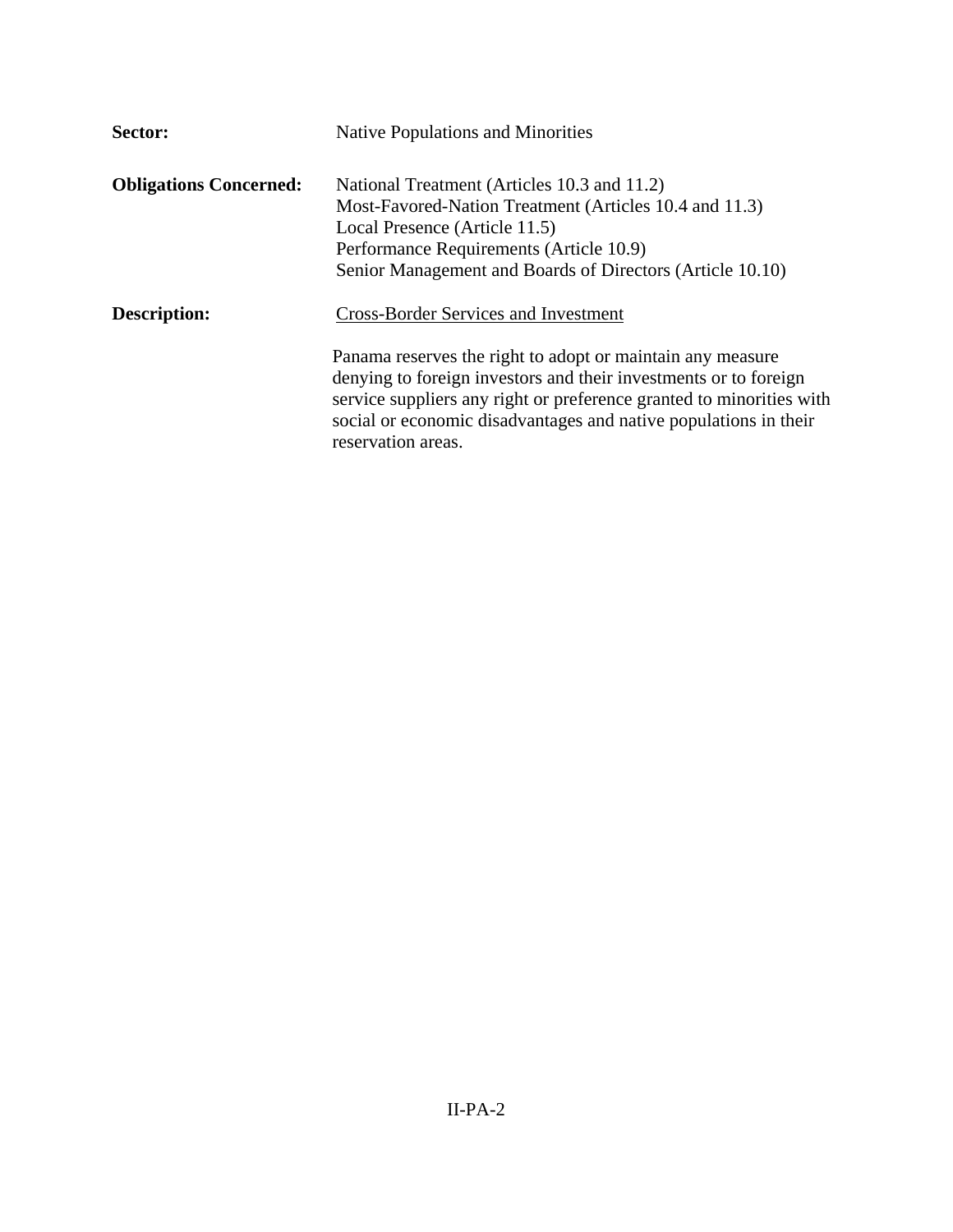| Sector:                       | Activities Related to the Panama Canal                                                                                                                                                                                                                                                                         |
|-------------------------------|----------------------------------------------------------------------------------------------------------------------------------------------------------------------------------------------------------------------------------------------------------------------------------------------------------------|
| <b>Obligations Concerned:</b> | National Treatment (Article 10.3)<br>Performance Requirements (Article 10.9)<br>Senior Management and Boards of Directors (Article 10.10)<br>Market Access (Article 11.4)<br>Local Presence (Article 11.5)                                                                                                     |
| <b>Description:</b>           | <b>Cross-Border Services and Investment</b>                                                                                                                                                                                                                                                                    |
|                               | Panama reserves the right to adopt or maintain any measure related<br>to the ownership of the Panama Canal and any juridical person that<br>may succeed the Panama Canal Authority ("PCA"). A member of<br>the board of directors of any such juridical person must be a<br>Panamanian national.               |
|                               | The PCA may require that an enterprise operating in the Panama<br>Canal be legally constituted under the law of Panama and enter<br>into a joint venture or other legal entity with the PCA. The PCA<br>may adopt or maintain any measure limiting the number of<br>concessions operating in the Panama Canal. |
|                               | The PCA may impose performance requirements consistent with<br>Article 3 of the Acuerdo No. 82 (del 17 de Agosto de 2004) as a<br>condition for the granting and maintaining of a compatibility<br>license for activities in the Panama Canal Area as defined in<br>Annex II of Law 21 of 1997.                |
|                               | The Panama Canal includes the aquatic route proper, as well as its<br>anchorages, dock berths, and entrances; lands and marine,<br>lacustrine, and fluvial waters; locks; auxiliary dams; docks; and<br>water control structures.                                                                              |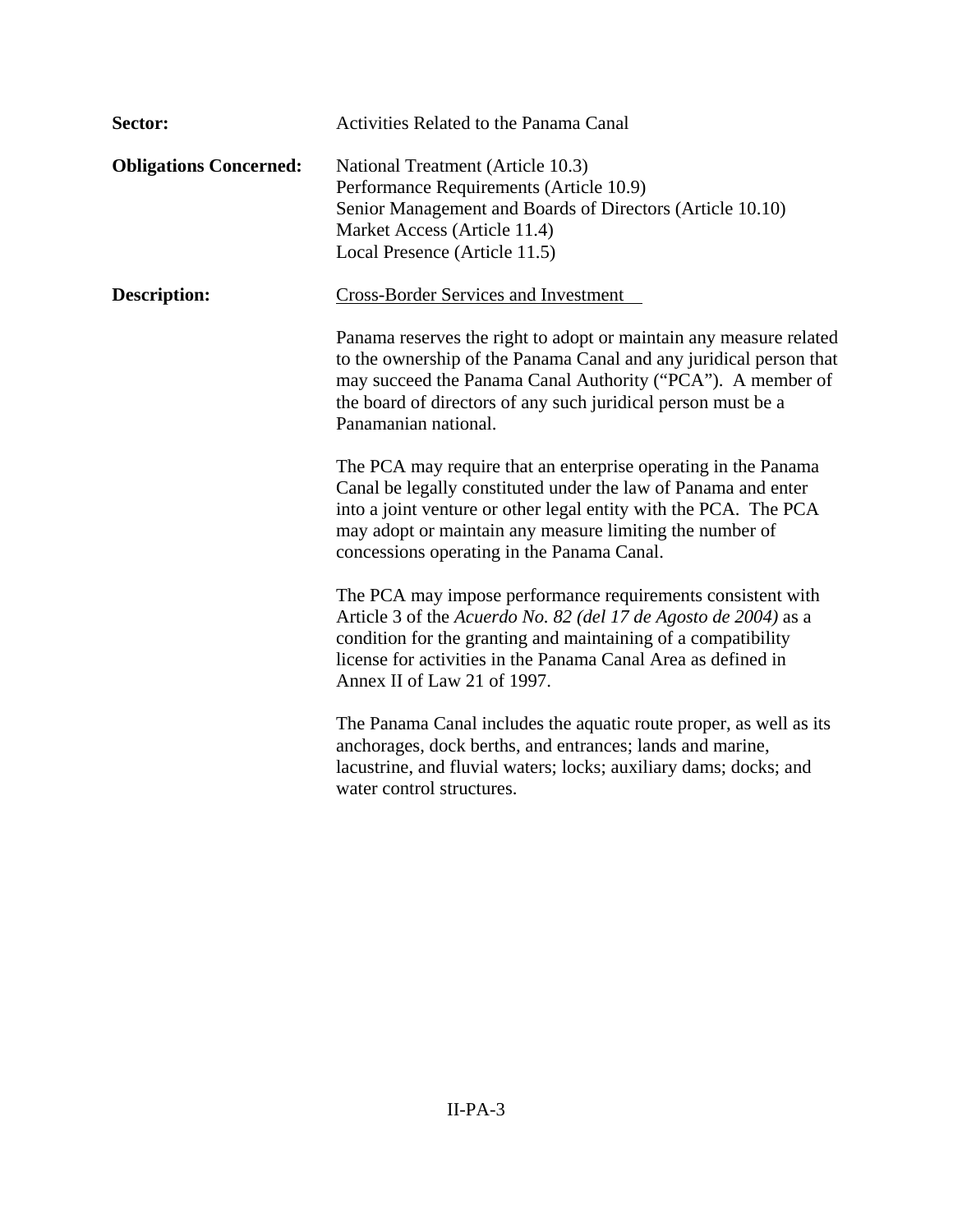| Sector:                       | All Sectors                                                                                                                                                                                                                                                                                                                                                            |                                                                                                                                                                                                                                                                                                                  |
|-------------------------------|------------------------------------------------------------------------------------------------------------------------------------------------------------------------------------------------------------------------------------------------------------------------------------------------------------------------------------------------------------------------|------------------------------------------------------------------------------------------------------------------------------------------------------------------------------------------------------------------------------------------------------------------------------------------------------------------|
| <b>Obligations Concerned:</b> |                                                                                                                                                                                                                                                                                                                                                                        | National Treatment (Article 10.3)<br>Senior Management and Boards of Directors (Article 10.10)                                                                                                                                                                                                                   |
| <b>Description:</b>           | Investment                                                                                                                                                                                                                                                                                                                                                             |                                                                                                                                                                                                                                                                                                                  |
|                               | Panama reserves the right to limit the transfer or disposal of any<br>interest held in an existing state enterprise, such that only nationals<br>of Panama may receive such interest. However, the preceding<br>sentence pertains only to the initial transfer or disposal of such<br>interest, except as provided in Panama's Annex I entries on public<br>utilities. |                                                                                                                                                                                                                                                                                                                  |
|                               | For greater certainty,                                                                                                                                                                                                                                                                                                                                                 |                                                                                                                                                                                                                                                                                                                  |
|                               | (a)                                                                                                                                                                                                                                                                                                                                                                    | where Panama transfers an interest in an existing state<br>enterprise to another state enterprise, such transfer shall not<br>be considered to be an initial transfer or disposal of the<br>interest for purposes of the preceding paragraph; and                                                                |
|                               | (b)                                                                                                                                                                                                                                                                                                                                                                    | where Panama transfers or disposes of an interest in an<br>existing state enterprise in multiple phases, the preceding<br>paragraph shall apply separately to each such phase.                                                                                                                                   |
|                               |                                                                                                                                                                                                                                                                                                                                                                        | If Panama transfers or disposes of an interest in an existing state<br>enterprise as described in the first paragraph, Panama may adopt or<br>maintain any measure related to the nationality of the senior<br>management and members of the board of directors of an<br>enterprise that receives such interest. |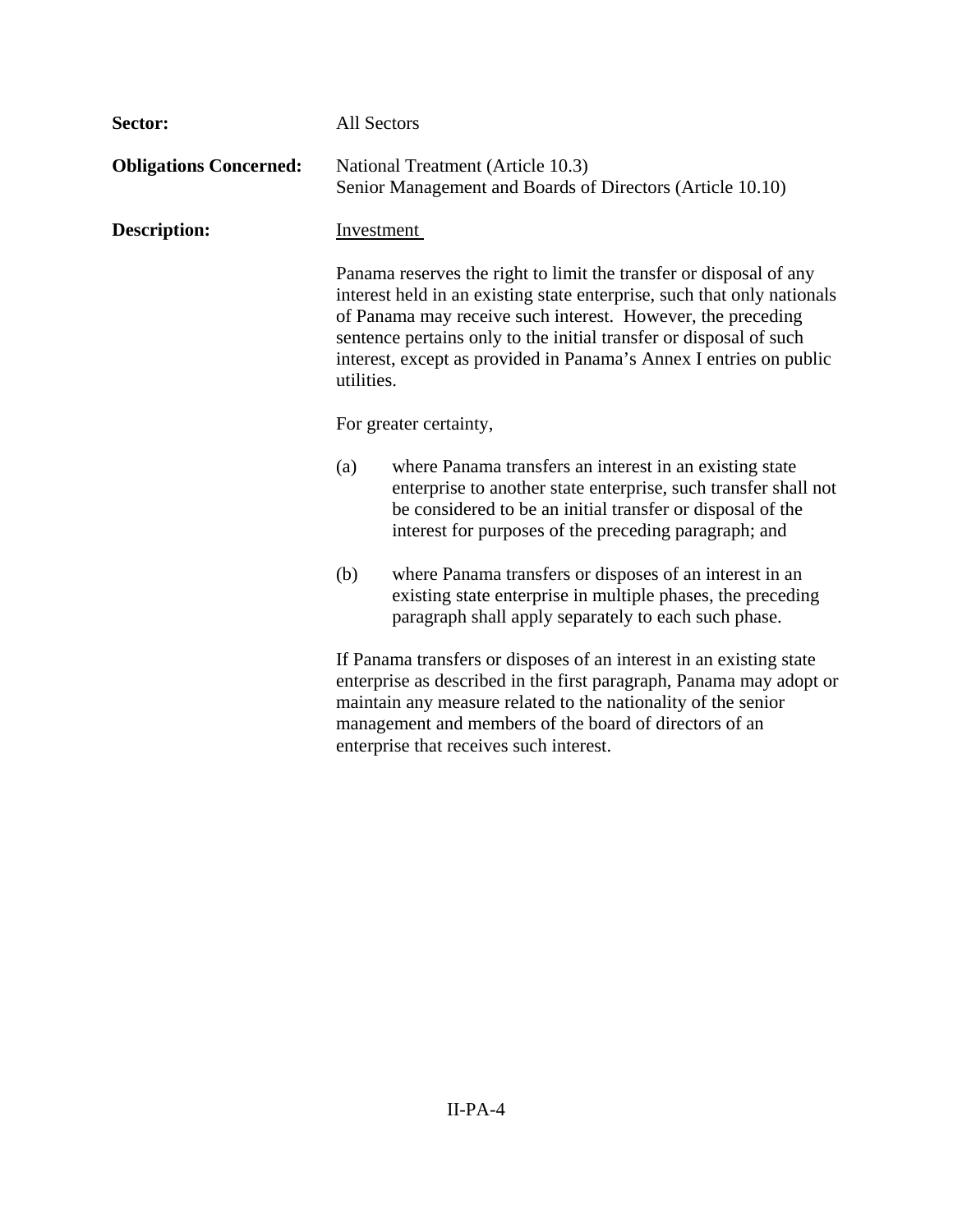| Sector:                       | <b>Construction Services</b>                                                                                                                                                                                                                                                  |
|-------------------------------|-------------------------------------------------------------------------------------------------------------------------------------------------------------------------------------------------------------------------------------------------------------------------------|
| <b>Obligations Concerned:</b> | National Treatment (Article 11.2)<br>Local Presence (Article 11.5)                                                                                                                                                                                                            |
| <b>Description:</b>           | <b>Cross-Border Services</b>                                                                                                                                                                                                                                                  |
|                               | Panama reserves the right to adopt or maintain residency,<br>registration or other local presence requirements, or to require a<br>financial guarantee to the extent that it is necessary to ensure<br>compliance with Panamanian law and private contractual<br>obligations. |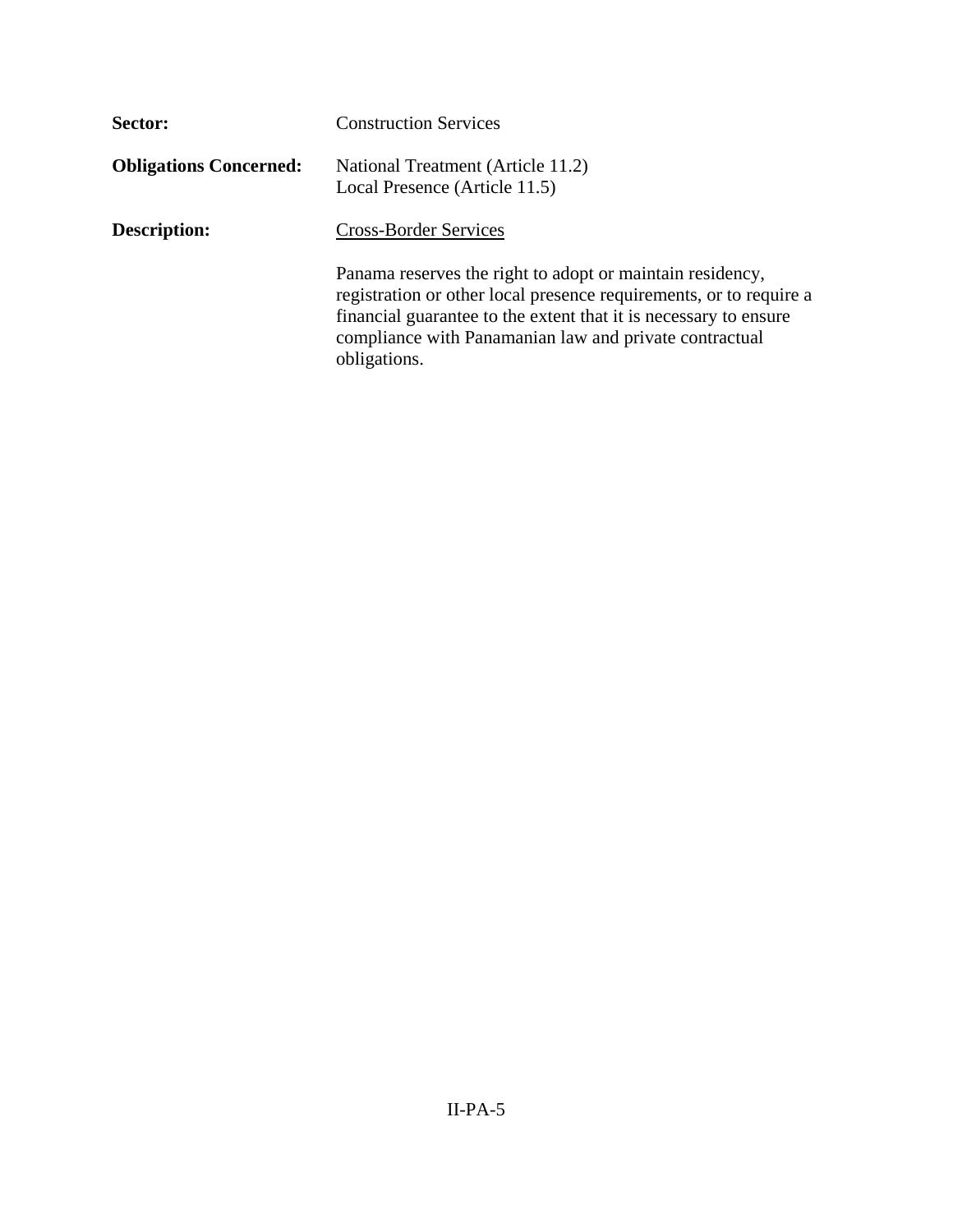| Sector:                       | Fisheries and Services Incidental to Fishing                                                                                                                                                                                                      |
|-------------------------------|---------------------------------------------------------------------------------------------------------------------------------------------------------------------------------------------------------------------------------------------------|
| <b>Obligations Concerned:</b> | National Treatment (Articles 10.3 and 11.2)<br>Most-Favored-Nation Treatment (Articles 10.4 and 11.3)                                                                                                                                             |
| <b>Description:</b>           | <b>Cross-Border Services and Investment</b>                                                                                                                                                                                                       |
|                               | Panama reserves the right to adopt or maintain any measure<br>relating to requirements for investments in, ownership or control of,<br>and operation of vessels engaged in fishing and related activities in<br>Panamanian jurisdictional waters. |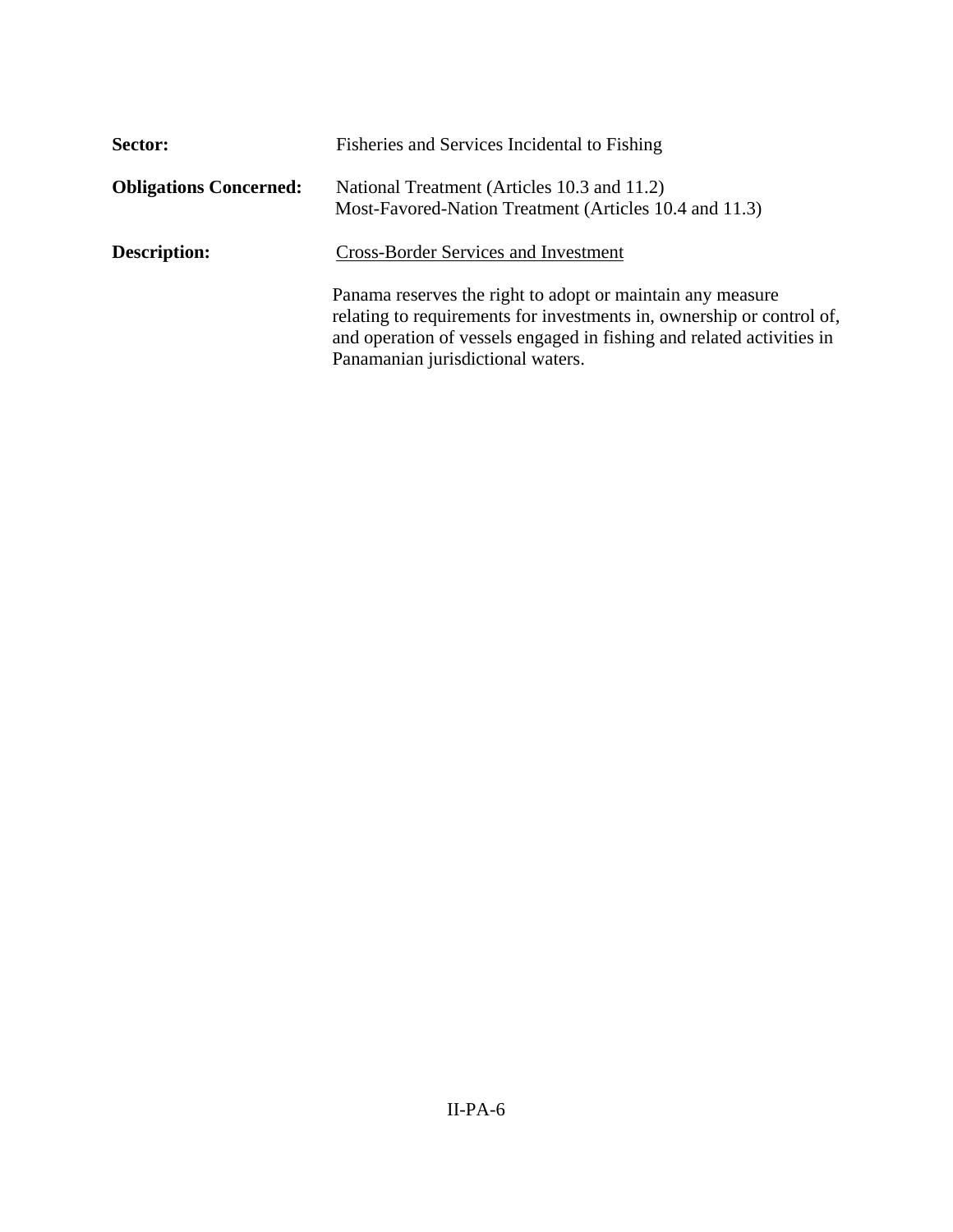| Sector:                       | All sectors                                                                                                                                                                                                                                                           |                                                                                                                                                                                                                                                               |
|-------------------------------|-----------------------------------------------------------------------------------------------------------------------------------------------------------------------------------------------------------------------------------------------------------------------|---------------------------------------------------------------------------------------------------------------------------------------------------------------------------------------------------------------------------------------------------------------|
| <b>Obligations Concerned:</b> |                                                                                                                                                                                                                                                                       | Most-Favored-Nation Treatment (Articles 10.4 and 11.3)                                                                                                                                                                                                        |
| <b>Description:</b>           | <b>Cross-Border Services and Investment</b>                                                                                                                                                                                                                           |                                                                                                                                                                                                                                                               |
|                               |                                                                                                                                                                                                                                                                       | Panama reserves the right to adopt or maintain any measure that<br>accords differential treatment to countries under any bilateral or<br>multilateral international agreements in force or signed prior to the<br>date of entry into force of this Agreement. |
|                               | Panama reserves the right to adopt or maintain any measure that<br>accords differential treatment to countries under any bilateral or<br>multilateral international agreements in force or signed after the<br>date of entry into force of this Agreement, involving: |                                                                                                                                                                                                                                                               |
|                               | (a)                                                                                                                                                                                                                                                                   | aviation;                                                                                                                                                                                                                                                     |
|                               | (b)                                                                                                                                                                                                                                                                   | fisheries; and                                                                                                                                                                                                                                                |
|                               | (c)                                                                                                                                                                                                                                                                   | maritime matters, including salvage.                                                                                                                                                                                                                          |